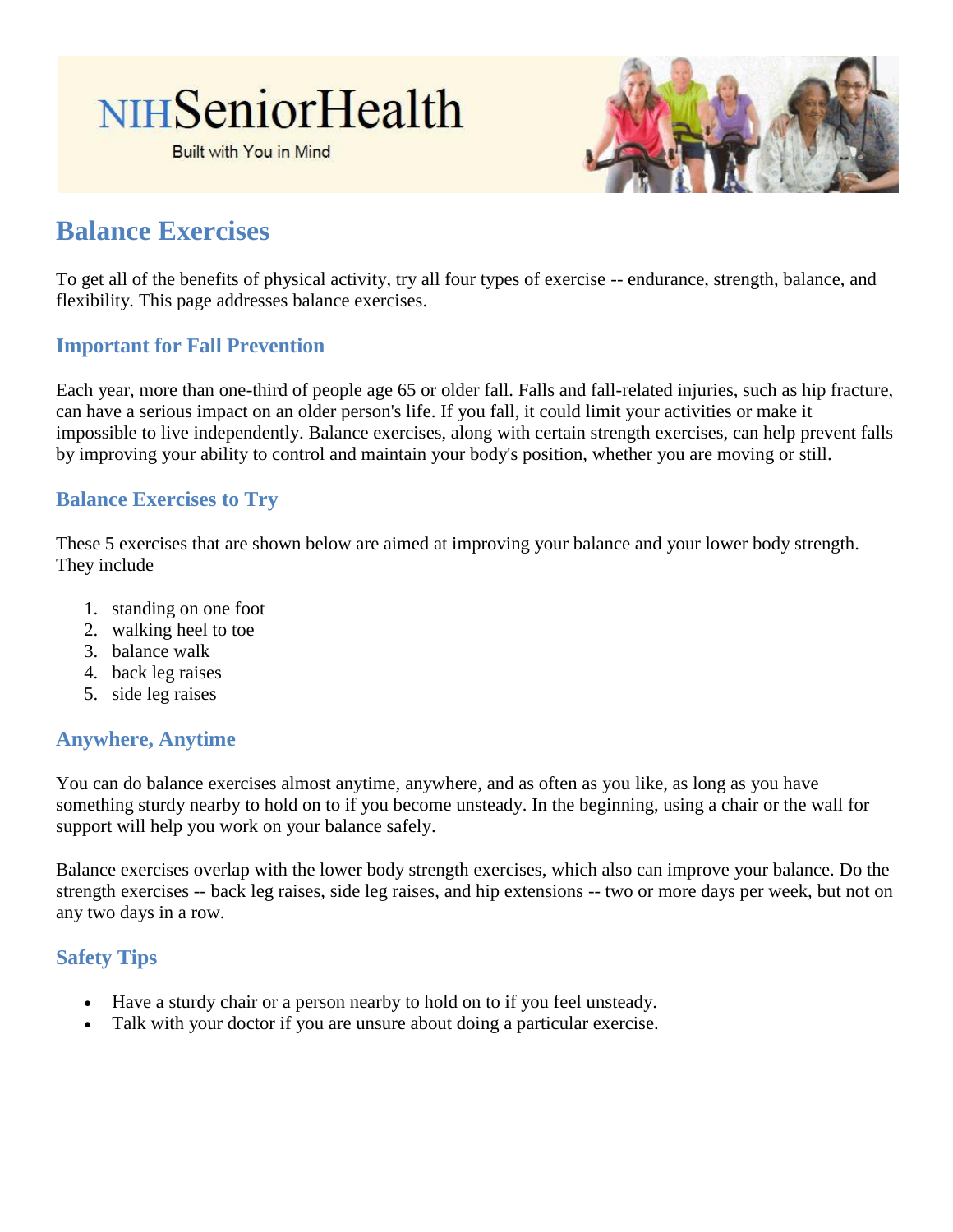# **Modify as You Progress**

The exercises which follow can improve your balance even more if you modify them as you progress. Start by holding on to a sturdy chair for support. To challenge yourself, try holding on to the chair with only one hand; then with time, you can try holding on with only one finger, then no hands. If you are steady on your feet, try doing the exercise with your eyes closed.



# **1. Balance Exercise - Standing on One Foot**

Improve your balance by standing on one foot.

- 1. Stand on one foot behind a sturdy chair, holding on for balance.
- 2. Hold position for up to 10 seconds.
- 3. Repeat 10 to 15 times.
- 4. Repeat 10 to 15 times with other leg.
- 5. Repeat 10 to 15 more times with each leg.

## **2. Balance Exercise - Walking Heel to Toe**

Improve your balance by walking heel to toe.

- 1. Position the heel of one foot just in front of the toes of the other foot. Your heel and toes should touch or almost touch.
- 2. Choose a spot ahead of you and focus on it to keep you steady as you walk.
- 3. Take a step. Put your heel just in front of the toe of your other foot.
- 4. Repeat for 20 steps.

# **3. Balance Exercise - Balance Walk**

Improve your balance with the balance walk.

- 1. Raise arms to sides, shoulder height.
- 2. Choose a spot ahead of you and focus on it to keep you steady as you walk.
- 3. Walk in a straight line with one foot in front of the other.
- 4. As you walk, lift your back leg. Pause for 1 second before stepping forward.
- 5. Repeat for 20 steps, alternating legs.